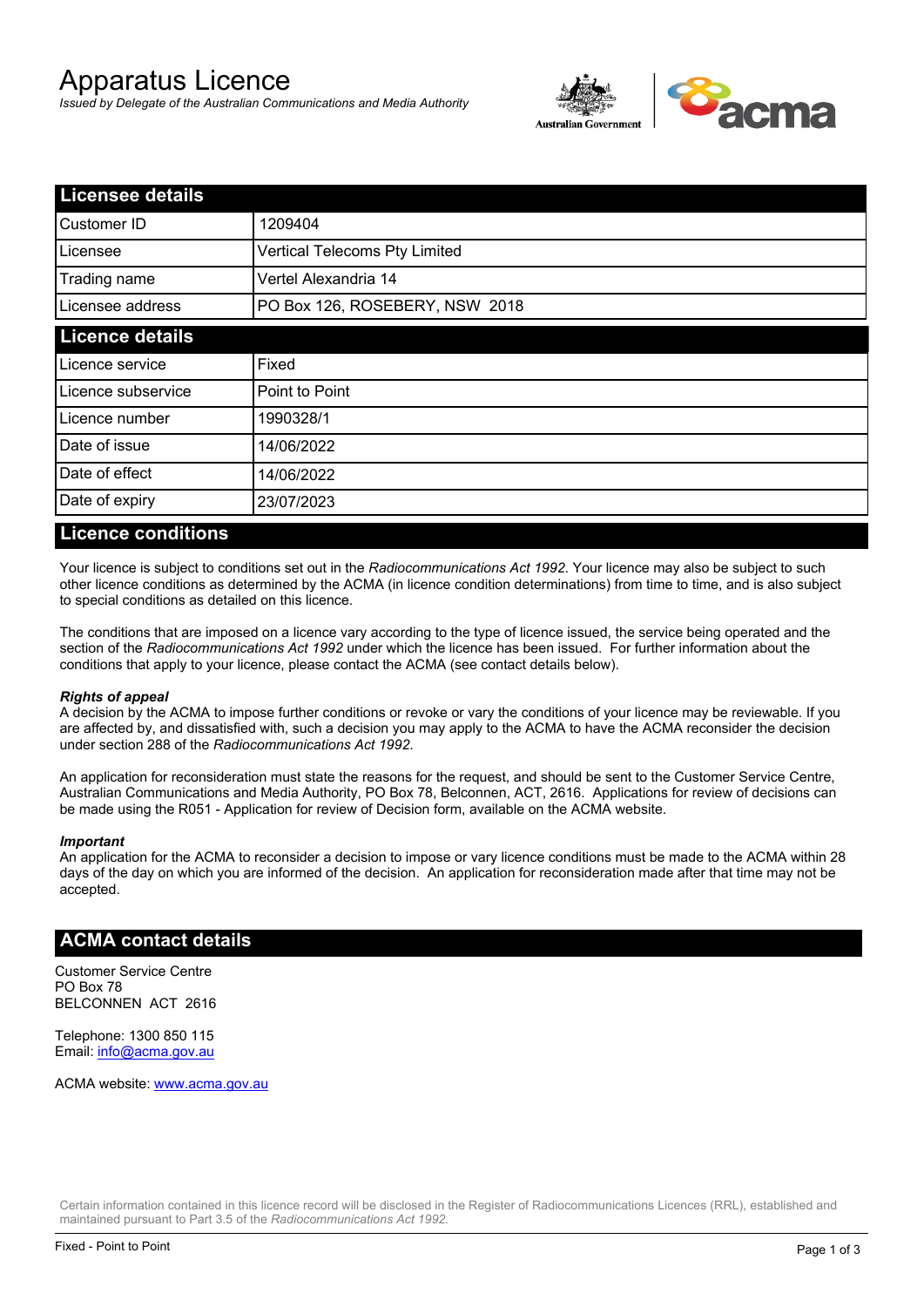# **Advisory Notes applying to licence no.: 1990328/1**

Conditions applicable to the operation of Point to Point station(s) authorised under this licence can be found in the Radiocommunications Licence Conditions (Apparatus Licence) Determination and the Radiocommunications Licence Conditions (Fixed Licence) Determination, the 'fixed licence lcd'. Copies of these determinations are available from the ACMA and from the ACMA home page (www.acma.gov.au).